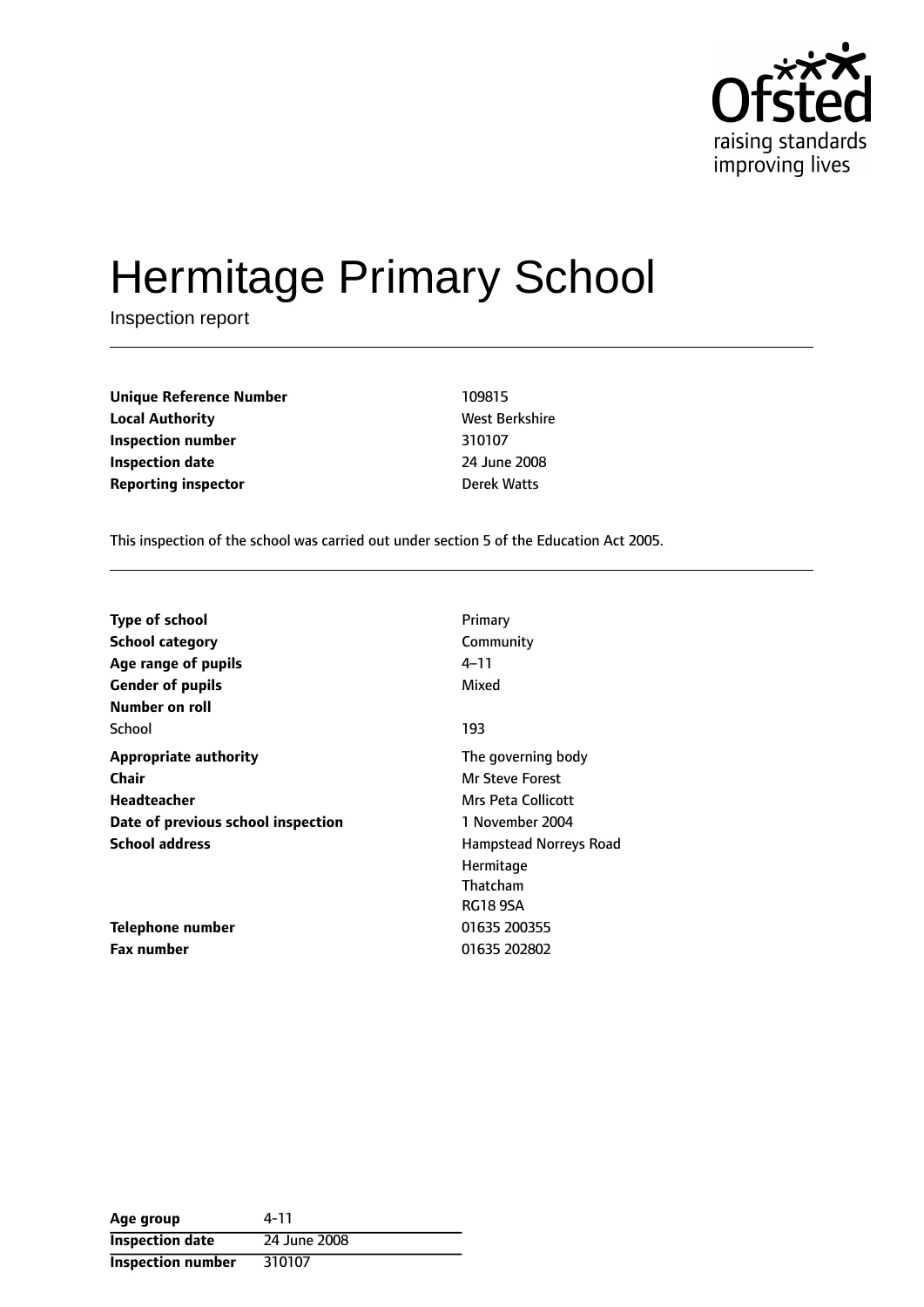.

© Crown copyright 2008

#### Website: www.ofsted.gov.uk

This document may be reproduced in whole or in part for non-commercial educational purposes, provided that the information quoted is reproduced without adaptation and the source and date of publication are stated.

Further copies of this report are obtainable from the school. Under the Education Act 2005, the school must provide a copy of this report free of charge to certain categories of people. A charge not exceeding the full cost of reproduction may be made for any other copies supplied.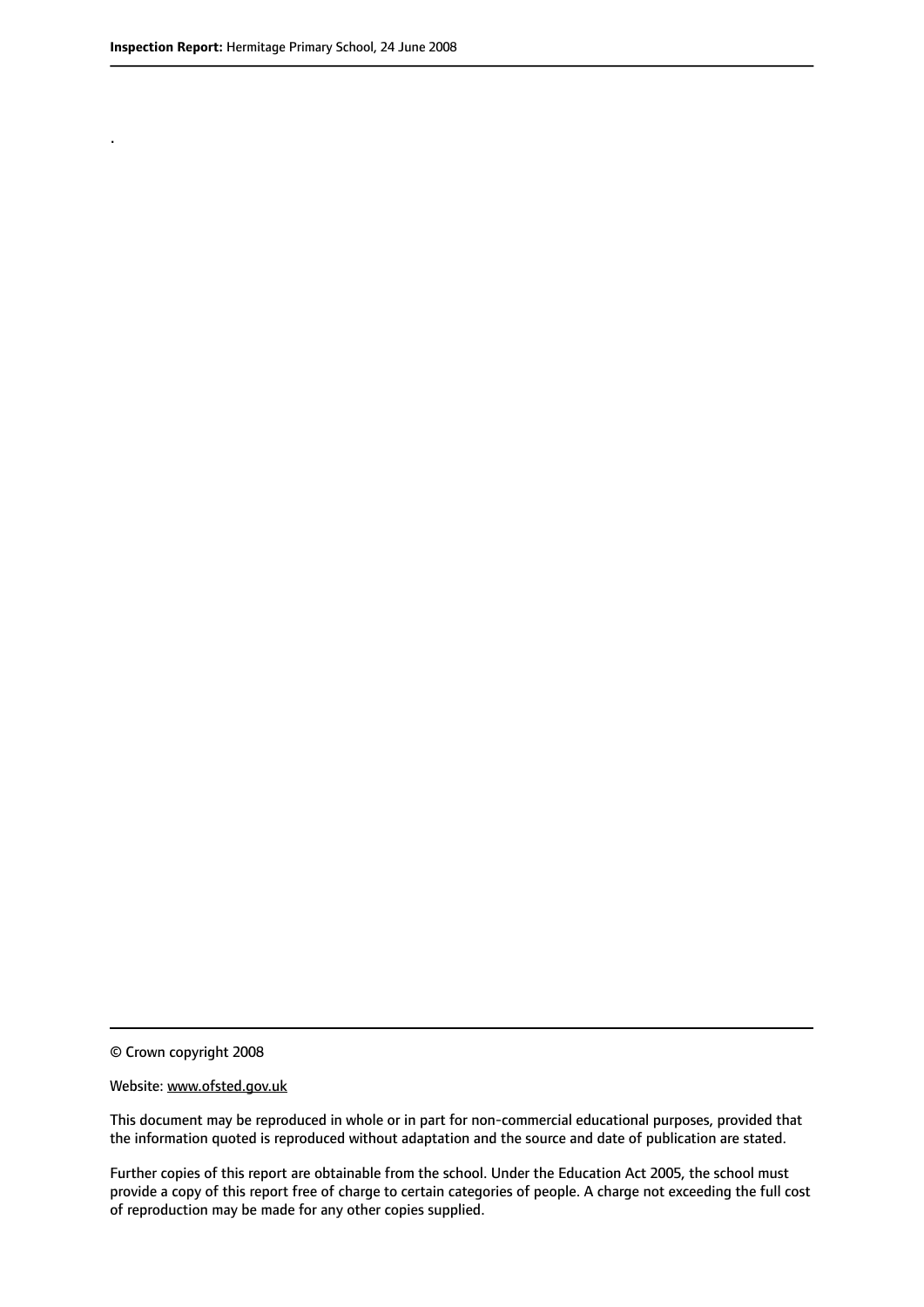# **Introduction**

The inspection was carried out by an Additional Inspector.

The inspector evaluated the overall effectiveness of the school and investigated how well the school's leaders and managers are improving provision and pupils' progress in writing and mathematics.

Evidence was gathered from lesson observations and a scrutiny of pupils' work and school documentation. Parents' questionnaires and discussions with pupils, governors and staff also contributed to the judgements.

#### **Description of the school**

Hermitage is a smaller than average primary school serving mainly the village of Hermitage. The school has increased in size during the last two years because of housing developments in the village. Accommodation has been extended to provide for the increased pupil numbers. The vast majority of pupils are from a White British background. A small proportion of pupils speak English as an additional language but very few are at an early stage of English acquisition. The proportion of pupils with learning difficulties has increased and is now about average. Their needs include moderate learning difficulties and behavioural, emotional and social difficulties. A higher than usual proportion of pupils leave or join the school partway through the school year. Very few pupils are eligible for free school meals.

#### **Key for inspection grades**

| Grade 1 | Outstanding  |
|---------|--------------|
| Grade 2 | Good         |
| Grade 3 | Satisfactory |
| Grade 4 | Inadequate   |
|         |              |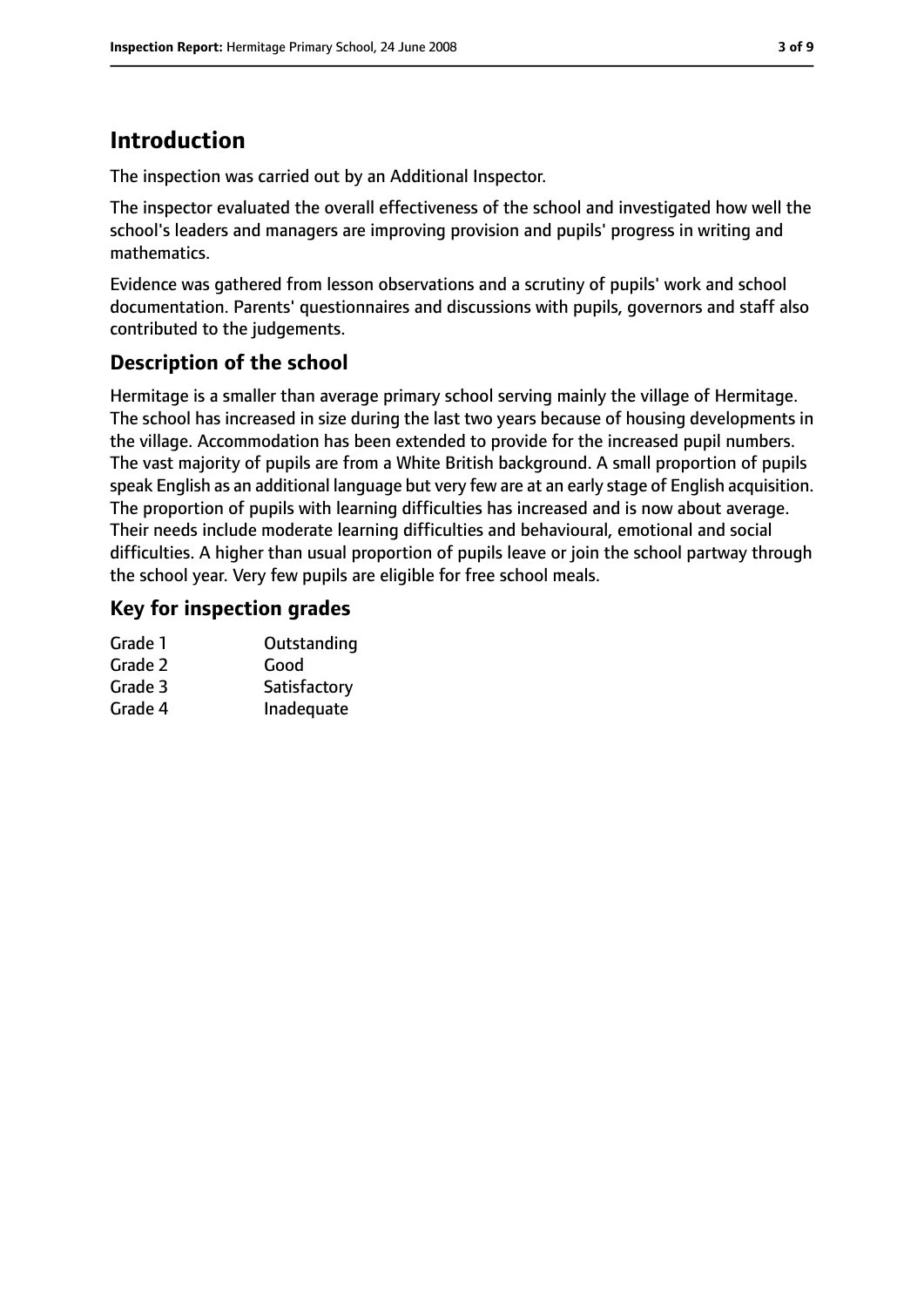#### **Overall effectiveness of the school**

#### **Grade: 3**

The overall effectiveness of Hermitage Primary is satisfactory. There are good aspects to its work. Pupils' personal development and well-being are good because of the effective care, guidance and support provided. Children in Reception get off to a good start. Pupils' achievement is satisfactory in Years 1 to 6. Their progress in these years is uneven because of inconsistencies in the quality of teaching. By the end of Year 6, standards are above average.

Leadership and management have had considerable challenges over the past two years with a major building project and an influx of new pupils. Leadership roles and responsibilities have been shared effectively among senior staff. Systems to evaluate the school's performance are satisfactory. The school recognises its strengths and has identified where improvements are needed. However, action to raise achievement in writing and mathematics has not been consistently successful across the school. Programmes to provide for the needs of a changing pupil intake, such as those with English as an additional language and those who need specific support, are relatively new and have yet to have an impact. The governors are supportive and have a realistic view of the school's performance. They are aware of the need to be more challenging about pupils' progress. The school's capacity to improve is currently satisfactory.

Parents' views of the school are mixed. While most are happy with the care and education provided, a significant minority who responded to the questionnaire have concerns about behaviour, inconsistencies in teaching and leadership and management. In particular, parents do not feel that the school takes sufficient account of their concerns. Most pupils behave well but the school does have a few pupils with challenging behaviour. Senior staff and governors recognise the need to build a stronger partnership with some of its parents.

Teaching and learning are satisfactory. Teachers establish good relationships with their pupils. They make the purpose of the lessons clear so pupils know what they are expected to learn. Pupils are attentive and respond well to their teachers' clear instructions and explanations. Effective questioning by teachers challenges the pupils and checks their understanding. Interactive whiteboards are used well by teachers to illustrate key learning points. When teachers use assessment information effectively, tasks are well matched to pupils' needs. As a result, in these lessons, pupils are challenged well and they make good gains in their learning. However, this is not happening in all classes. On occasions, pupils are not suitably challenged and find the work either too hard or too easy. An over reliance on worksheets in Year 2 hinders pupils' ability to plan and organise their own work. These worksheet tasks are not always challenging enough and restrict opportunities for extended writing. Learning support assistants are effectively directed and make a good contribution to learning, particularly for those pupils who need extra help with their work.

Year 2 assessments in 2007 were above average in reading and broadly average in writing and mathematics, which is lower than at the time of the last inspection. While standards are adversely affected by pupils leaving and joining the school, a significant number of pupils in Years 1 and 2 could be making more progress, particularly in writing. National test results for Year 6 in 2007 were above average in English, mathematics and science. Standards in the current Year 6 are similar. From their starting points, pupils in Years 3 to 6 make good progress in science and satisfactory progress in English and mathematics. The better progress in science is because of good opportunities for pupils to investigate. Pupils' work shows that they are making better progress in writing in Years 3, 4 and 5.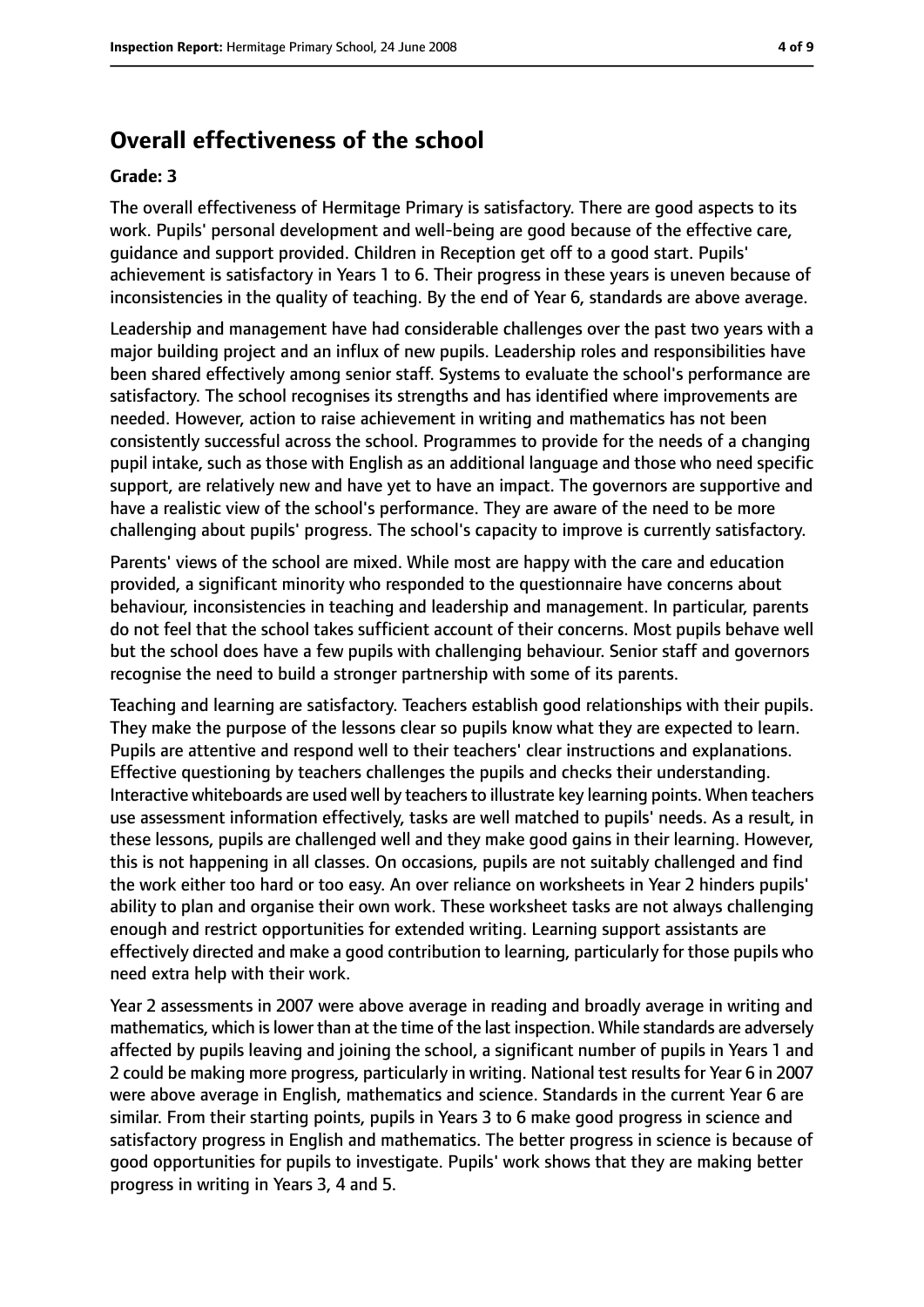The curriculum promotes satisfactory academic progress for pupils and makes a good contribution to their personal development. Opportunities for pupils to apply and develop their writing skills in other subjects are improving but the school recognises that there is scope to extend this and also to celebrate pupils' writing more widely. Displays of high quality writing in the school are limited. Opportunities for pupils to apply and develop numeracy skills through investigative work are being increased but this is not consistently implemented in all classes. Provision for art and design is a strength and there are good examples of pupils' work on display. A good range of additional activities including clubs, visits and visitors enriches pupils' learning and adds to their enjoyment. Popular clubs include, dance, football, judo, French, recorders and rugby. For Year 6, a successful week in Wales offers a range of interesting outdoor activities and builds pupils' team building skills. Health and safety education are promoted well across the curriculum. Pupils and staff are pleased with the new and improved school accommodation.

Effective pastoral care and support contribute well to pupils' personal development. Staff know the pupils well and the school's positive climate promotes good relationships. There are good procedures to ensure pupils are protected and safe. Pupils' spiritual, moral, social and cultural development is good. Pupils thoroughly enjoy school and this is reflected by their high attendance levels and enthusiastic participation in activities. Most pupils are well behaved. They are friendly, polite and relate well to others. Pupils work well collaboratively in a range of subjects. They adopt healthy lifestyles and show a good understanding of the importance of healthy eating, exercising regularly and keeping safe. Good contributions are made to the school and wider community. Those on the school council have initiated a prefect system and have contributed to improvements to playground equipment and games. The eco committee promote the importance of recycling and saving energy. At Hermitage, pupils are well prepared for the next stage of their education. By the time they leave, literacy and numeracy standards are above average and their personal and social skills are well developed.

### **Effectiveness of the Foundation Stage**

#### **Grade: 2**

Most year groups enter Reception with knowledge and skills above those expected for their age. Good teaching and a wide range of interesting activities enable children to make good progressin all areas of learning. The teacher and learning support assistants provide an effective blend of adult-led tasks and opportunities for children to explore, be creative and work independently. In Reception, children begin to acquire basic writing skills and there is scope to extend writing provision further. By the end of Reception, children have acquired good levels of knowledge and skills, which prepare them well for the next stage of their learning.

#### **What the school should do to improve further**

- Raise pupils' achievement in writing and the standards they attain by Year 2 by increasing the range of opportunities to use their skills and celebrate their writing more widely.
- Raise achievement in mathematics by ensuring that the school's drive to increase investigative work is consistently implemented.
- Ensure that all lessons are suitably challenging and reduce the use of worksheets.
- Take positive steps to build a stronger partnership with parents and tackle their concerns.

A small proportion of the schools whose overall effectiveness is judged satisfactory but which have areas of underperformance will receive a monitoring visit by an Ofsted inspector before their next section 5 inspection.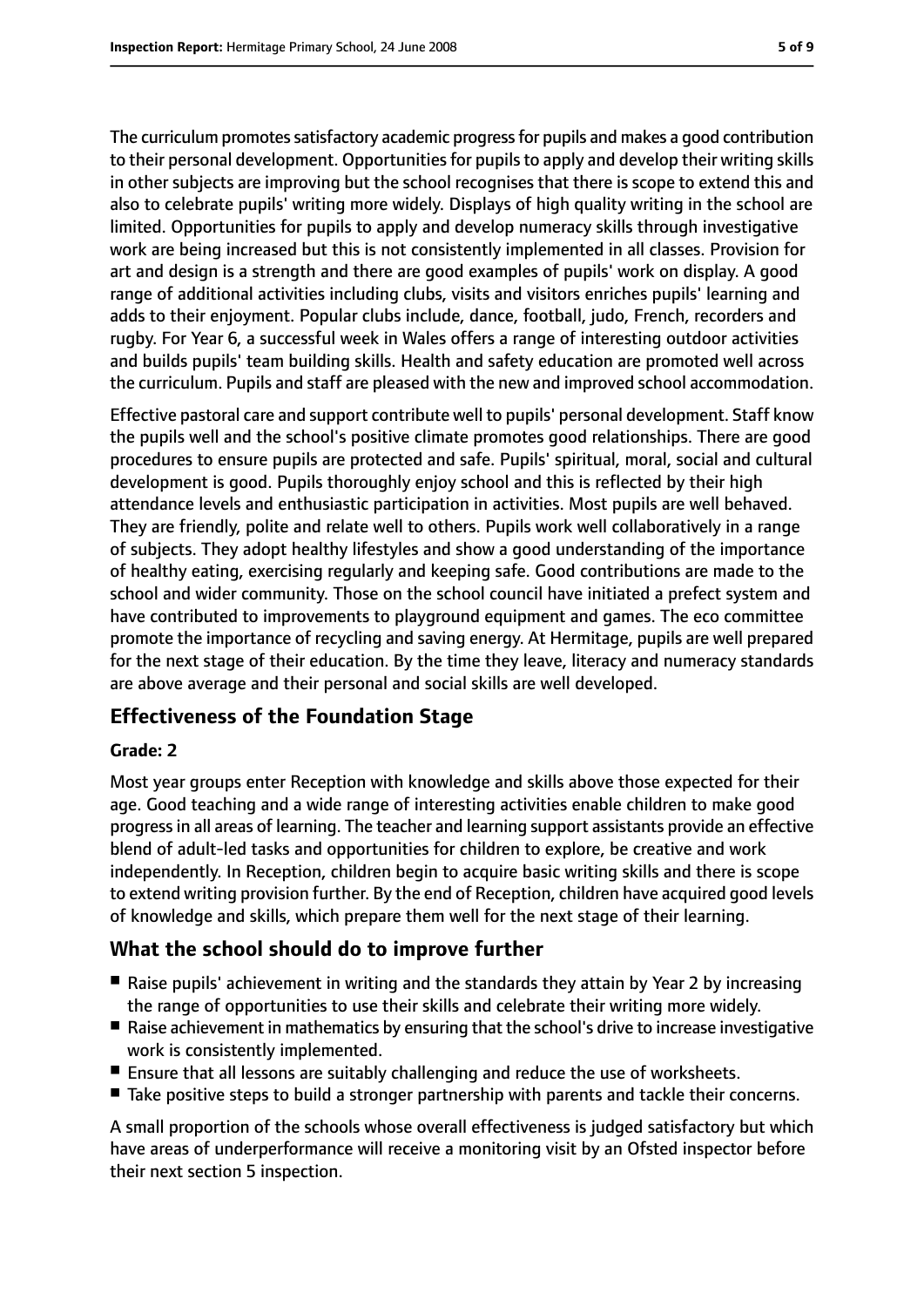**Any complaints about the inspection or the report should be made following the procedures set out in the guidance 'Complaints about school inspection', which is available from Ofsted's website: www.ofsted.gov.uk.**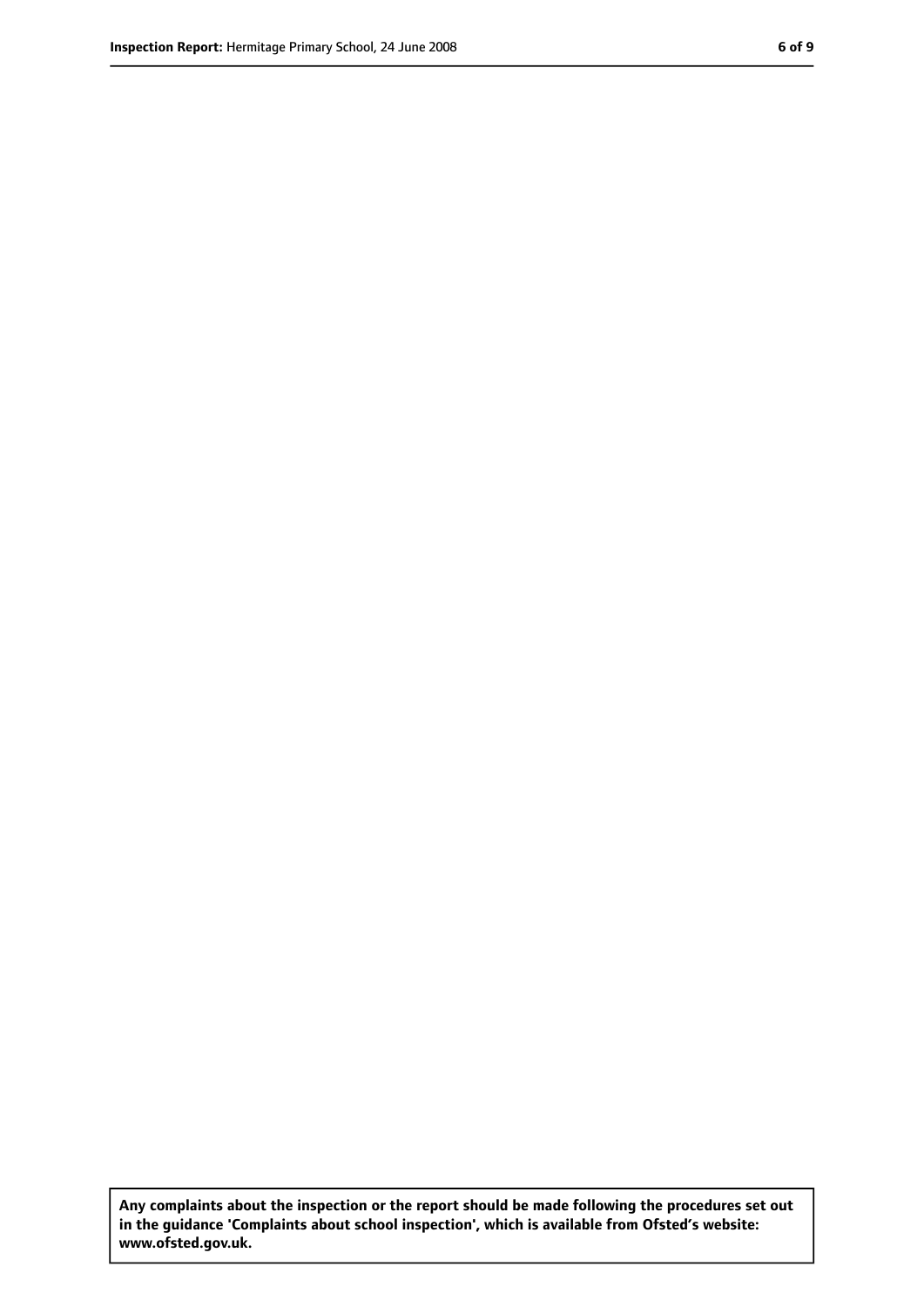#### **Annex A**

# **Inspection judgements**

| $^{\circ}$ Key to judgements: grade 1 is outstanding, grade 2 good, grade 3 satisfactory, and | <b>School</b>  |
|-----------------------------------------------------------------------------------------------|----------------|
| arade 4 inadequate                                                                            | <b>Overall</b> |

#### **Overall effectiveness**

| How effective, efficient and inclusive is the provision of education, integrated<br>care and any extended services in meeting the needs of learners? |     |
|------------------------------------------------------------------------------------------------------------------------------------------------------|-----|
| Effective steps have been taken to promote improvement since the last<br>inspection                                                                  | Yes |
| How well does the school work in partnership with others to promote learners'<br>well-being?                                                         |     |
| The effectiveness of the Foundation Stage                                                                                                            |     |
| The capacity to make any necessary improvements                                                                                                      |     |

#### **Achievement and standards**

| How well do learners achieve?                                                                               |  |
|-------------------------------------------------------------------------------------------------------------|--|
| The standards <sup>1</sup> reached by learners                                                              |  |
| How well learners make progress, taking account of any significant variations between<br>groups of learners |  |
| How well learners with learning difficulties and disabilities make progress                                 |  |

#### **Personal development and well-being**

| How good is the overall personal development and well-being of the<br>learners?                                  |  |
|------------------------------------------------------------------------------------------------------------------|--|
| The extent of learners' spiritual, moral, social and cultural development                                        |  |
| The extent to which learners adopt healthy lifestyles                                                            |  |
| The extent to which learners adopt safe practices                                                                |  |
| How well learners enjoy their education                                                                          |  |
| The attendance of learners                                                                                       |  |
| The behaviour of learners                                                                                        |  |
| The extent to which learners make a positive contribution to the community                                       |  |
| How well learners develop workplace and other skills that will contribute to<br>their future economic well-being |  |

#### **The quality of provision**

| How effective are teaching and learning in meeting the full range of the<br>learners' needs?          |  |
|-------------------------------------------------------------------------------------------------------|--|
| How well do the curriculum and other activities meet the range of needs<br>and interests of learners? |  |
| How well are learners cared for, guided and supported?                                                |  |

 $^1$  Grade 1 - Exceptionally and consistently high; Grade 2 - Generally above average with none significantly below average; Grade 3 - Broadly average to below average; Grade 4 - Exceptionally low.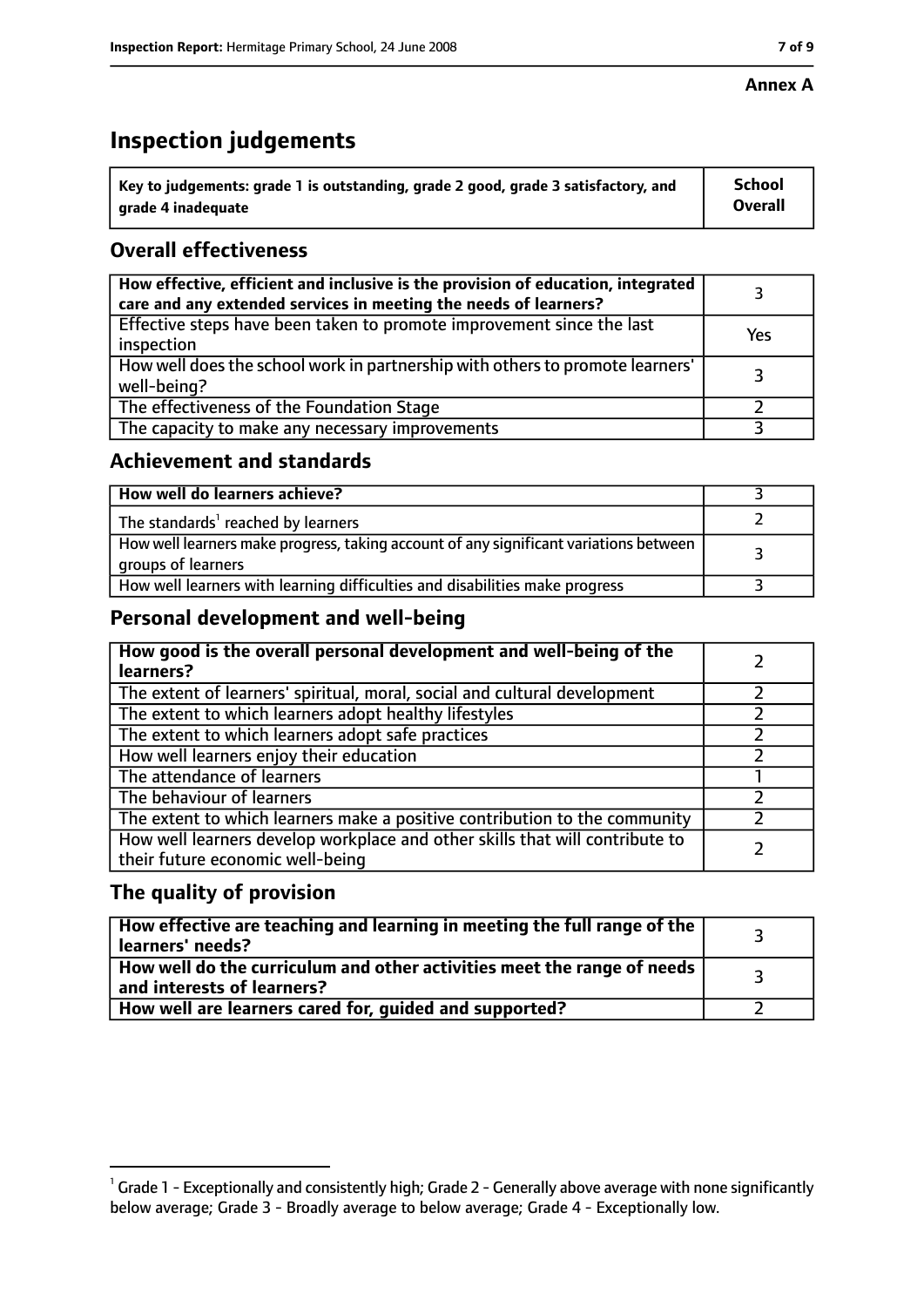# **Leadership and management**

| How effective are leadership and management in raising achievement<br>and supporting all learners?                                              |     |
|-------------------------------------------------------------------------------------------------------------------------------------------------|-----|
| How effectively leaders and managers at all levels set clear direction leading<br>to improvement and promote high quality of care and education |     |
| How effectively leaders and managers use challenging targets to raise standards                                                                 | 3   |
| The effectiveness of the school's self-evaluation                                                                                               | 3   |
| How well equality of opportunity is promoted and discrimination tackled so<br>that all learners achieve as well as they can                     | 3   |
| How effectively and efficiently resources, including staff, are deployed to<br>achieve value for money                                          | 3   |
| The extent to which governors and other supervisory boards discharge their<br>responsibilities                                                  | 3   |
| Do procedures for safequarding learners meet current government<br>requirements?                                                                | Yes |
| Does this school require special measures?                                                                                                      | No  |
| Does this school require a notice to improve?                                                                                                   | No  |